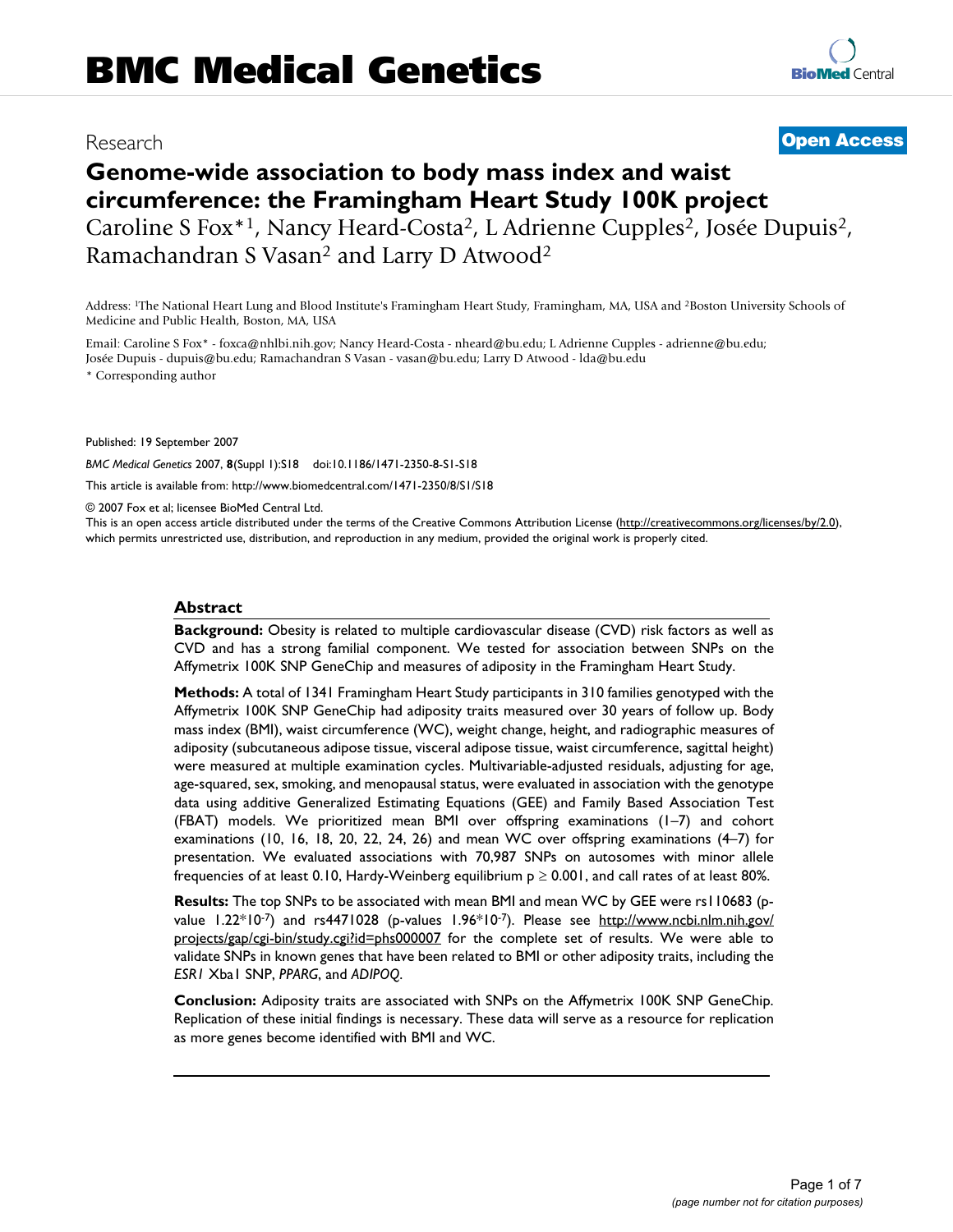# **Introduction**

Cardiovascular disease (CVD) is the leading cause of morbidity and mortality in the United States, affecting roughly twelve million people and accounting for nearly one million deaths per year [1]. Although improvements in cardiovascular risk factor profiles have contributed to reductions in CVD mortality, an increasing prevalence of obesity may have slowed this rate of decline [2]. Obesity increases the risk of all-cause mortality [3], vascular disease [4], and non-vascular causes of death including certain cancers [5]. Genetic and environmental factors have been linked to obesity [6]. We have previously reported linkage to body mass index (BMI) on chromosomes 6q23 and 11q24 [7,8], waist circumference (WC) on chromosome 6q23 [9], and weight change on chromosome 20q13 [10] in the Framingham Heart Study. Additionally, multiple quantitative trait loci and candidate genes have been mapped to adiposity-related traits, as recently reviewed [11].

As part of the Framingham Heart Study 100K Project, we sought to test the relation of multiple adiposity-related traits with the Affymetrix one hundred thousand single nucleotide polymorphisms (SNP) chip. A broad range of phenotypes were studied and include BMI, WC, height, and radiographic quantification of subcutaneous (SAT) and visceral (VAT) fat. In this manuscript we focus on mean BMI and mean WC. We tested the relation of these traits to 70,987 SNPs.

# **Methods**

Participants from the Framingham Heart Study Original Cohort and Offspring Cohort underwent genotyping with the Affymetrix 100K GeneChip; details about the selection process and genotyping are provided in the Overview [12]. Participants (n = 1345) were genotyped for the Affymetrix GeneChip Human Mapping 100K SNP set. For the current analysis, phenotype data were available in 1341 participants for mean BMI and 1079 participants for mean WC. For this manuscript, we focused on mean BMI over offspring examinations (1–7) and cohort examinations (10, 16, 18, 20, 22, 24, 26) and mean WC over offspring examinations (4–7). We evaluated associations with 70,987 SNPs on autosomes with minor allele frequencies  $\geq 0.10$ , Hardy-Weinberg equilibrium (HWE) pvalue  $\geq 0.001$ , and call rates  $\geq 80\%$ .

# *Phenotype assessment*

Body weight and height were measured at all 7 Offspring examination cycles, from 1971 to 2001 and chronologically corresponding to 7 Original cohort examinations (10, 16, 18, 20, 22, 24, 26); WC was measured at the level of the umbilicus at 4 Offspring examinations (4, 5, 6, and 7). BMI was calculated by taking the weight (in kilograms) over the height (in meters-squared). Mean BMI across 7

offspring examinations (1–7) and 7 cohort examinations (10, 16, 18, 20, 22, 24, 26) was obtained by taking the average of all available measurements; mean WC across 4 examinations was obtained by taking the average of all available offspring measurements. Covariates were also averaged over the exams at which the adiposity measures were available.

Subcutaneous and visceral fat volumes (SAT and VAT, respectively) were measured on a subset of individuals who took part in the Framingham Offspring Multi-Detector Computed Tomography Study between 2002 and 2005. Briefly, subjects underwent eight-slice multi-detector computed tomography imaging of the chest and abdomen in a supine position as previously described (LightSpeed Ultra, General Electric, Milwaukee, WI) [13]. SAT and VAT volumes were assessed (Aquarius 3D Workstation, TeraRecon Inc., San Mateo, CA) via manual tracing of the abdominal muscular wall that separates the visceral from the subcutaneous compartment, with excellent inter-reader variability of 0.99 for VAT and SAT, as previously reported [13].

# *Genotyping*

Genotyping was performed using the 100K Affymetrix GeneChip. Please see the Overview [12] for details.

# *Statistical methods*

In total, a maximum of 1341 genotyped participants with phenotype information were available for analysis. Residuals were created from multiple linear regression models to adjust traits for covariates; these residuals were created separately in the Original Cohort and Offspring, and in women and men separately. The standardized residuals from these regression models were used to create ranked normalized deviates, which were in turn used for genetic analyses. Adiposity traits were age-adjusted (age and agesquared) and then multivariable adjusted; details of multivariable adjustment for each trait are presented in Table 1. Only multivariable-adjusted results are presented in this manuscript. All association analyses were performed using generalized estimating equations (GEE) and familybased association testing (FBAT); variance component methods were used for linkage; details are provided in the Overview [12]. To consider concordance of results among correlated adiposity traits (see the third table in this article), we selected SNPs with significant association ( $p <$ 0.01 in GEE or FBAT analyses) for at least 6 out of 8 following weight-related traits: BMI at Offspring exams 1–7 and chronologically corresponding Cohort exams 10, 16, 18, 20, 22, 24, 26 and mean BMI from these exams, and computed a geometric mean GEE p-values across all 8 traits for FBAT and GEE separately. We evaluated associations with 70,987 SNPs on autosomes with minor allele frequencies of at least 0.10, HWE  $p \ge 0.001$ , and call rates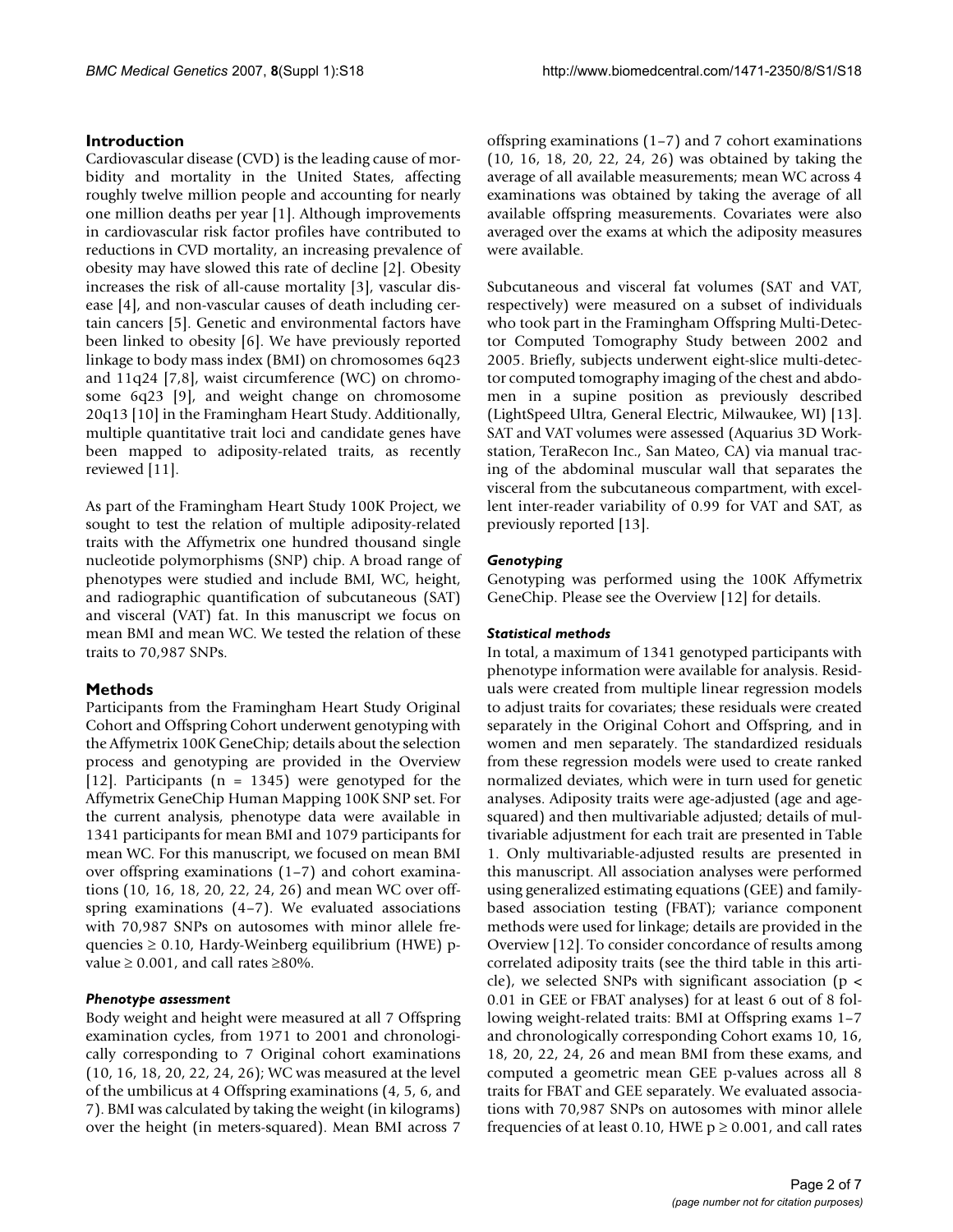of at least 80%. Linkage analysis was performed using variance components methods on a subset of 100K markers in linkage equilibrium and Marshfield short tandem repeats; please see the Overview [12] for more details, including power calculations.

# **Results**

All traits ( $n = 157$ ), including relevant examination cycles and multivariable-adjustments, are presented in Table 1. Table 2a presents the top 25 p-values obtained via GEE for mean BMI and mean WC. The top SNPs to be associated with mean BMI and mean WC by GEE were rs110683 (pvalue 1.22\*10-7) and rs4471028 (p-values 1.9\*10-7); Table 2b presents the top SNPs for the FBAT procedure. Additional results can be found on the following website: [http://www.ncbi.nlm.nih.gov/projects/gap/cgi-bin/](http://www.ncbi.nlm.nih.gov/projects/gap/cgi-bin/study.cgi?id=phs000007)

[study.cgi?id=phs000007.](http://www.ncbi.nlm.nih.gov/projects/gap/cgi-bin/study.cgi?id=phs000007) Table 2c presents all LOD scores of at least 2.0. For mean BMI, we observed a peak LOD score of 2.3 on chromosome 2p16, whereas for mean WC, we observed a peak LOD score of 2.3 on chromosome 2q14.

Table 3 presents the top 25 SNPs for our multiple traits analysis, summarizing concordance of results in related BMI traits. The SNP with the lowest p-value was rs1106683 (p-value  $3.8*10^{-6}$ ). We also evaluated 4 wellreplicated genes in the obesity field (*ADIPOQ* [14], *ESR1* [15], *LEP* [16], and *PPARG* [17]), as well as the recently identified *INSIG2* gene [18]; Table 4a displays the associated validated SNPs from the literature that are either present in the Affymetrix 100K or that are in linkage disequilibrium (LD) with these SNPs. We found significant results for a SNP in LD with the *ESR1* Xba1 SNP ( $rs3853250$ ; FBAT p-value for mean BMI = 0.047). We also confirmed the association between a SNP in the *INSIG2* gene (rs7566605; GEE p-value 0.001 for mean

BMI) previously identified in this sample using a different analytic method [18]. We further explored associations with all SNPs in the Affymetrix 100K either within these genes or within 200 kb of these genes (Table 4b); only associations with  $p < 0.05$  are presented. We identified 3 additional associated SNPs in the *INSIG2* gene, 5 SNPs in the *PPARG* gene, 1 SNP in the *ADIPOQ* gene, and 5 SNPs in the *ESR1* gene. Of the 4 SNPs present in the *LEP* gene, there were no associations with a p-value < 0.05.

# *Additional Findings*

We also identified several additional SNPs in genes in relation to mean BMI or mean WC among our list of the top 500 SNPs [http://www.ncbi.nlm.nih.gov/projects/gap/](http://www.ncbi.nlm.nih.gov/projects/gap/cgi-bin/study.cgi?id=phs000007) [cgi-bin/study.cgi?id=phs000007](http://www.ncbi.nlm.nih.gov/projects/gap/cgi-bin/study.cgi?id=phs000007). The *LRP1B* gene (SNP rs3923350, GEE p-value 0.0005) was associated with both mean BMI and mean WC. We also found association with the *VIP* gene (SNP rs620598, GEE p = 0.001), the *LEPR* gene (SNP rs2025804, GEE p-value = 0.003), the *ADRB1* gene (SNP rs6585258, FBAT p-value 0.004), the *NPY2R* gene (SNP rs2880411, p-value = 0.006), the *HSD3B1* gene (rs 4659200, FBAT p-value 0.0007), the *ADRA1B* gene (SNP rs952037, GEE p-value = 0.002), *IL6R* (SNP rs4129267, FBAT p-value = 0.003), *AGTR1* (SNP rs275678, FBAT p-value = 0.006), and *FSHR* (SNP rs1504155; GEE p-value = 0.0004).

# **Discussion**

In our analysis of adiposity-related traits, we found strong and significant results to SNPs on the Affymetrix 100K GeneChip. Further, we have confirmed or replicated several well-validated genes that have been reported to be related to adiposity.

One of the top SNPs that we identified via the GEE method is located in the *SSTR2* gene, the somatostatin

**Table 1: Phenotype master trait table: exam cycle, and numbers of participants in family plates with phenotype**

|                                                             |                             |                    |                                        | Exam cycle/s                                                   |                   |
|-------------------------------------------------------------|-----------------------------|--------------------|----------------------------------------|----------------------------------------------------------------|-------------------|
| Phenotype                                                   | <b>Number</b><br>of traits& | <b>Sample Size</b> | <b>Offspring</b>                       | Cohort                                                         | <b>Adjustment</b> |
| Body Mass Index; men and women combined<br>and separate     | 46                          | $529 - 1341$       | $1-7$ ; mean $1-7$ ; change from $1-7$ | 10, 16, 18, 20, 22, 24, 26; mean<br>10, 16, 18, 20, 22, 24, 26 | $\ast$            |
| Weight change                                               | Ш                           | $468 - 1115$       | Change from 1-7                        |                                                                | *                 |
| Weight; men and women combined and<br>separate              | 43                          | 498-1342           | $1 - 7$                                | 10, 16, 18, 20, 22, 24, 26                                     | *                 |
| Height; men and women combined and<br>separate              | 25                          | $529 - 1341$       | $1 - 7$                                | 10, 16, 18, 20, 22, 24, 26                                     | *                 |
| Waist circumference; men and women<br>combined and separate | 24                          | 479-1252           | $4-7$ ; mean $4-7$ ; change from $4-7$ | 20, 22, 23; change from 20-23;                                 | $**$              |
| Subcutaneous fat by computed tomography                     | $\overline{\mathbf{2}}$     | 654                |                                        |                                                                | *                 |
| Visceral fat by computed tomography                         |                             | 653                |                                        |                                                                | $\ast$            |
| Waist circumference by computed<br>tomography               |                             | 664                |                                        |                                                                | *                 |
| Sagittal diameter by computed tomography                    | $\overline{2}$              | 665                | 7                                      |                                                                | *                 |

§Refers to number of traits within each group actually analyzed

\*All models included age, age-squared, sex, smoking, menopause \*\*Models additionally adjusted for body mass index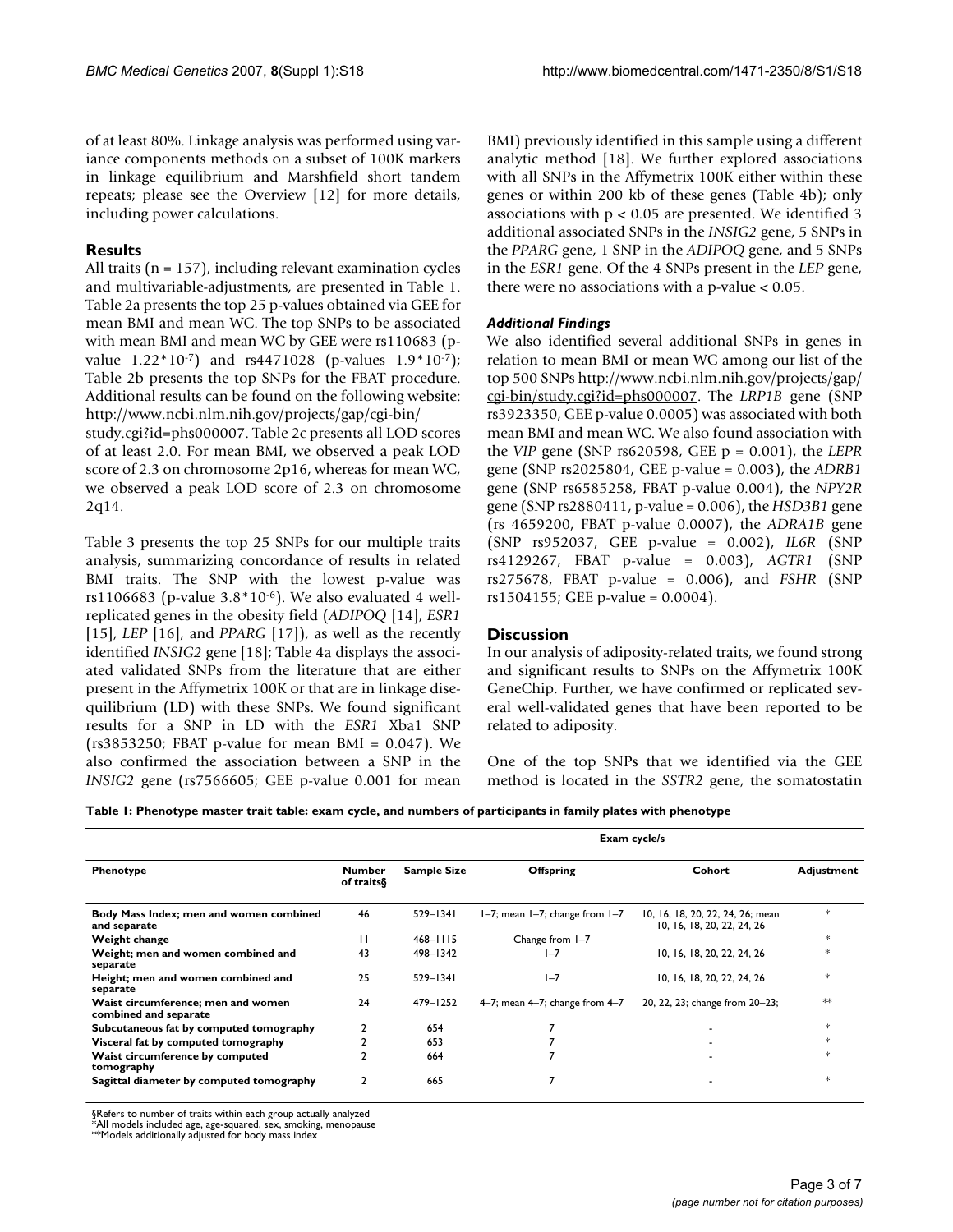**Table 2: (a) Top association results for mean BMI and mean WC based on GEE p-value; (b) Top 25 association results for mean BMI and mean WC based on FBAT p-value; (c) LOD scores of at least 2.0 with accompanying LOD score 1.5 support interval for mean BMI and mean WC**

| Trait    | <b>SNP</b> | Chromosome      | <b>Physical Position (Mb)</b>                                             | <b>GEE p-value</b> | <b>FBAT p-value</b> | Gene               |
|----------|------------|-----------------|---------------------------------------------------------------------------|--------------------|---------------------|--------------------|
|          |            |                 | 2a. Top association results for mean BMI and mean WC based on GEE p-value |                    |                     |                    |
| Mean BMI | rs1106683  | 7               | 130910780                                                                 | $1.2*10-07$        | $3.2*10-04$         |                    |
| Mean WC  | rs4471028  | 8               | 75457530                                                                  | $2.0*10-07$        | $3.2*10-04$         | <b>GDAP1</b>       |
| Mean WC  | rs4469448  | 8               | 75457665                                                                  | $2.6*10-07$        | 0.003               | <b>GDAP1</b>       |
| Mean WC  | rs6996971  | 8               | 75455047                                                                  | $4.9*10-07$        | 0.002               | <b>GDAP1</b>       |
| Mean WC  | rs10504576 | 8               | 75429234                                                                  | $7.1*10-07$        | 0.005               | <b>GDAPI</b>       |
| Mean WC  | rs1875517  | 3               | 118790257                                                                 | $1.5*10-06$        | 0.002               |                    |
| Mean BMI | rs1106684  | 7               | 130910920                                                                 | $1.6*10-06$        | 0.002               |                    |
| Mean BMI | rs1333026  | 13              | 65018785                                                                  | $8.1*10-06$        | 0.209               |                    |
| Mean BMI | rs2296465  | $\overline{10}$ | 3299647                                                                   | $1.5*10-05$        | 0.262               |                    |
| Mean BMI | rs1374489  | 5               | 19658900                                                                  | $1.6*10-05$        | 0.348               | CDH18              |
| Mean WC  | rs1466113  | 17              | 68676913                                                                  | $2.7*10-05$        | 0.004               | SSTR <sub>2</sub>  |
| Mean BMI | rs10486301 | 7               | 18183021                                                                  | $2.7*10-05$        | 0.016               |                    |
| Mean BMI | rs2221880  | 5               | 19420500                                                                  | $3.0*10-05$        | 0.072               |                    |
| Mean WC  | rs1456873  | 4               | 62130929                                                                  | $3.1*10-05$        | 0.005               |                    |
| Mean BMI | rs10513097 | 5               | 11406101                                                                  | $4.4*10-05$        | 0.022               | CTNND <sub>2</sub> |
| Mean BMI | rs2361128  | 19              | 62431059                                                                  | $4.4*10-05$        | 0.004               | <b>ZNF264</b>      |
| Mean BMI | rs2942329  | 5               | 19429660                                                                  | $4.5*10^{-05}$     | 0.089               |                    |
| Mean WC  | rs4129319  | 4               | 88752564                                                                  | $4.7*10^{-05}$     | 0.003               | <b>SPARCLI</b>     |
| Mean BMI | rs10509361 | $\overline{10}$ | 77223192                                                                  | $5.2*10-05$        | 0.044               | C10orf11           |
| Mean BMI | rs2967001  | 5               | 19422000                                                                  | $6.0*10-05$        | 0.074               |                    |
| Mean BMI | rs464766   | 3               | 162570294                                                                 | $6.1*10-05$        | 0.072               | ADMP               |
| Mean BMI | rs10487263 | 7               | 123603987                                                                 | $7.0*10-05$        | 0.036               |                    |
| Mean BMI | rs4922571  | П               | 31643025                                                                  | $7.0*10-05$        | 0.062               | ELP4               |
| Mean BMI | rs7013836  | 8               | 5666540                                                                   | $8.2*10-05$        | 0.103               |                    |
| Mean BMI | rs7202384  | 16              | 13658225                                                                  | $8.2*10-05$        | 0.002               |                    |

**2b. Top 25 association results for mean BMI and mean WC based on FBAT p-value**

| Trait    | <b>SNP</b>    | Chromosome | <b>Physical Location (Mb)</b> | <b>GEE p-value</b> | <b>FBAT p-value</b> | Gene              |
|----------|---------------|------------|-------------------------------|--------------------|---------------------|-------------------|
| Mean WC  | rs10488165    | 7          | 132594899                     | 0.011              | $2.6*10-06$         | SEC8L1            |
| Mean WC  | rs2206682     | 6          | 56001938                      | 0.011              | $4.2*10-06$         | COL2 IAI          |
| Mean WC  | rs2223662     | 6          | 56001756                      | 0.013              | $5.1*10-06$         | COL2 IAI          |
| Mean WC  | rs953536      | 9          | 111569442                     | 0.007              | $8.2*10-06$         | $C9$ orf $84$     |
| Mean WC  | rs10517461    | 4          | 37789743                      | $2.3*10-04$        | $2.9*10-05$         | <b>TBCIDI</b>     |
| Mean WC  | rs7941883     | П          | 123262095                     | 0.084              | $3.0*10-05$         | OR8D4 OR4D5 OR6T1 |
| Mean BMI | rs10503776    | 8          | 25765786                      | 0.009              | $3.8*10-05$         | EBF2              |
| Mean BMI | rs711702      | 3          | 22956280                      | 0.143              | $4.0*10^{-05}$      |                   |
| Mean WC  | rs4312989     | 6          | 55918441                      | 0.075              | $4.2*10-05$         |                   |
| Mean WC  | rs10519381    | 5          | 113700141                     | 0.01               | $4.4*10^{-05}$      | KCNN <sub>2</sub> |
| Mean WC  | rs10483872    | 4          | 75239061                      | 0.018              | $4.5*10-05$         | <b>KIAA0998</b>   |
| Mean WC  | rs315711      | 9          | III628006                     | 0.008              | $5.4*10-05$         | $C9$ orf $84$     |
| Mean WC  | rs4715571     | 6          | 55917006                      | 0.03               | $5.9*10-05$         |                   |
| Mean WC  | rs667463      | 9          | 111647315                     | 0.004              | $7.0*10-05$         | C9orf84           |
| Mean BMI | rs7320523     | 13         | 67552774                      | 0.193              | $7.4*10-05$         |                   |
| Mean WC  | rs3752591     | 22         | 40664016                      | 0.001              | $8.5*10-05$         | $C22$ orf 18      |
| Mean WC  | rs1496389     | 5          | 113753570                     | 0.018              | $9.8*10-05$         | KCNN <sub>2</sub> |
| Mean WC  | rs1619682     | 7          | 133453958                     | 0.14               | $1.0*10-04$         | <b>SLC35B4</b>    |
| Mean BMI | rs10492197    | 12         | 66871874                      | 0.038              | $1.0*10-04$         | IFNG IL26 IL22    |
| Mean WC  | rs10501467    | П          | 79913437                      | 0.037              | $1.1*10-04$         |                   |
| Mean WC  | SNP A-1731932 |            | 24035982                      | 0.152              | $1.1*10-04$         |                   |
| Mean BMI | rs10512326    | 9          | 103934100                     | 0.063              | $1.2*10-04$         | SMC2L1            |
| Mean BMI | rs7533902     |            | 97791249                      | 0.029              | $1.2*10-04$         | <b>DPYD</b>       |
| Mean BMI | rs2870950     | 12         | 66870973                      | 0.034              | $1.2*10-04$         | IFNG IL26 IL22    |
| Mean WC  | rs2226351     | 21         | 25259810                      | $1.8*10-04$        | $1.3*10-04$         |                   |

**2c. LOD scores of at least 2.0 with accompanying LOD score 1.5 support interval for mean BMI and mean WC**

| Trait    | <b>SNP</b> | Chromosome | <b>Physical Position (bp)</b> | <b>LOD</b> | LOD1.5 Lower Bound (bp) | LOD1.5 Upper Bound (bp) |
|----------|------------|------------|-------------------------------|------------|-------------------------|-------------------------|
| Mean BMI | rs9309153  |            | 48856798                      | 2.3125     | 44048379                | 64579948                |
| Mean WC  | rs1992901  |            | 121386899                     | 2.2721     | 116579748               | 132195205               |
| Mean BMI | rs10518418 |            | 89149134                      | 2.0053     | 51727132                | 99668198                |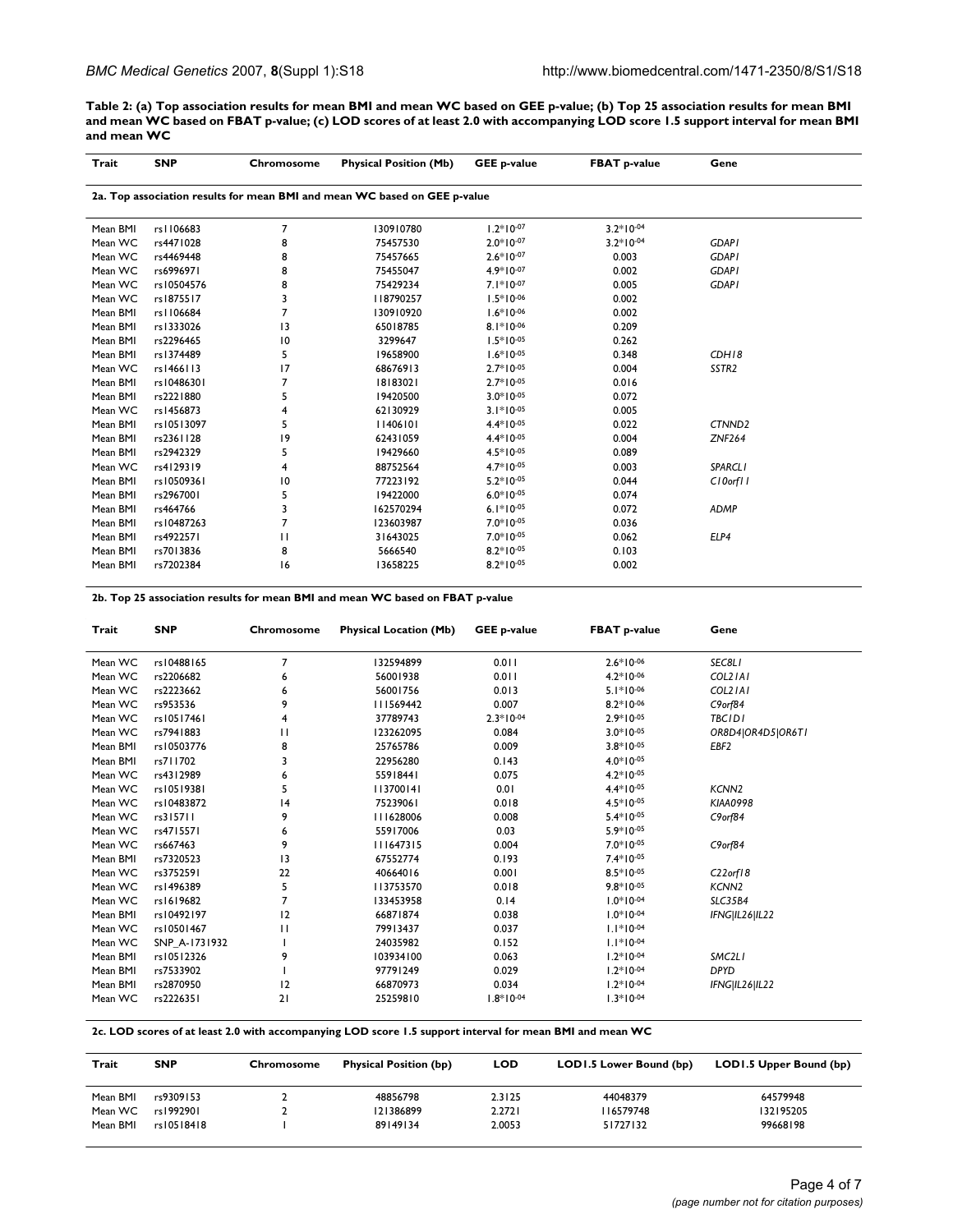| <b>SNP</b> | Chromosome     | <b>Physical Position (bp)</b> | Gene name          | Mean GEE geometric p-value |
|------------|----------------|-------------------------------|--------------------|----------------------------|
| rs1106683  | 7              | 130910780                     |                    | $3.8*10-6$                 |
| rs2296465  | 0              | 3299647                       |                    | $5.9*10-5$                 |
| rs10513097 | 5              | 11406101                      | CTNND <sub>2</sub> | $6.8*10-5$                 |
| rs2361128  | 9              | 62431059                      | ZNF264 AURKC       | $7.9*10-5$                 |
| rs1374489  | 5              | 19658900                      | CDH18              | $1.1*10-4$                 |
| rs10486301 |                | 18183021                      |                    | $1.3*10-4$                 |
| rs1333026  | 3              | 65018785                      |                    | $1.3*10-4$                 |
| rs10509361 | 0              | 77223192                      | C10orf11           | $1.7*10-4$                 |
| rs10504368 | 8              | 64947097                      |                    | $2.7*10-4$                 |
| rs947599   | 0              | 95256673                      | $C10$ orf $3$      | $3.6*10-4$                 |
| rs2012187  | 5              | 11375037                      | CTNND <sub>2</sub> | $3.6*10-4$                 |
| rs6480902  | $\overline{0}$ | 80157318                      |                    | $3.9*10-4$                 |
| rs336583   | 3              | 162564683                     | <b>ADMP</b>        | $3.9*10-4$                 |
| rs9290065  |                | 162259666                     | PPMIL              | $4.1*10-4$                 |
| rs10494810 |                | 196868239                     | <b>NR5A2</b>       | $4.3*10-4$                 |
| rs2012064  |                | 18220564                      |                    | $4.5*10-4$                 |
| rs1869731  | 8              | 63972241                      | FLJ39630           | $4.7*10-4$                 |
| rs775748   |                | 77679150                      | ROBO <sub>2</sub>  | $4.8*10-4$                 |
| rs10499068 | 6              | 113189197                     |                    | $4.9*10-4$                 |
| rs10236525 |                | 18184912                      |                    | $5.5*10-4$                 |
| rs9309770  |                | 77647000                      | ROBO <sub>2</sub>  | $5.5*10-4$                 |
| rs1504294  | 3              | 68831828                      | FAM I 9A4          | $5.5*10-4$                 |
| rs7142517  | 4              | 54376554                      | SAMD4 GCH1         | $5.5*10-4$                 |
| rs2051545  | 16             | 13680100                      |                    | $5.6*10-4$                 |
| rs910623   |                | 115336446                     | TSPAN <sub>2</sub> | $5.8*10-4$                 |

**Table 3: Results informed by combination of GEE and FBAT based on p-value of** ≤**0.01 for GEE or FBAT for 6 out of 8 BMI traits**

receptor 2 gene, which has been reported to suppress growth hormone secretion. We also identified several additional SNPs in genes in relation to mean BMI or mean WC among our list of the top 500 SNPs. The *LRP1B* gene is a member of the LDL receptor gene family, and represents a potentially attractive candidate gene. The *VIP* gene (SNP rs620598, GEE  $p = 0.001$ ) is a member of the glucagon family that plays a role in multiple physiologic and metabolic pathways, including myocardial contractility, smooth muscle relaxation, blood pressure lowering and vasodilation, and glycogenolysis. We also found significant associations with multiple genes that have been previously associated with adiposity-related traits [11].

Using our clustered traits analysis, we identified the *CTNND2* gene, a gene that is part of the catenin family that may be involved in nutrient absorption in the intestine and signaling with nuclear receptors including PPAR [19]. We also identified the *NR5A2* gene, a gene that is part of the nuclear receptor subfamily, a family of orphan receptors. *NR5A2* is a key regulator of CYP7A expression in the liver, and *PPM1L* (protein phosphatase 1), a gene that is a suppressor of the SAPK pathway and may be involved in oxidative stress and apotosis.

## *Well-replicated candidate genes*

We were able to confirm association (i.e. validate) with the *INSIG2* gene (SNP rs7566605, GEE p-value = 0.001).

This same SNP was previously identified in association with BMI in this same sample using a different analytic method [18]. We also had nominal significance with a SNP in LD with the *ESR1* Xba1 SNP, and multiple other SNPs in well-replicated obesity genes, suggesting that the Affymetrix 100K GeneChip provides a valid tool for uncovering candidate gene associations with adiposityrelated traits. Of note, some of our SNPs did overlap with results reported for BMI using different analytic methods (Herbert et al, <http://gmed.bu.edu/about/index.html> [20]).

## *Comparison with prior linkage results*

We have previously identified a locus for BMI on chromosome 1 (D1S1665, LOD score 1.85) [7]. This peak falls within the 1.5 LOD score interval for our current finding on chromosome 1. We also have previously identified a LOD score of 2.0 for waist circumference on chromosome 2q14 [9], nearby to our current LOD score of 2.27 for mean WC. Differences with previously reported results may stem from our use of different phenotypes.

## *Strengths and limitations*

Strengths of our study lie in our assessment of multiple measures of BMI and WC in a sample unselected for these traits, thus improving precision. We also have excellent assessment of potential confounders that we are able to adjust for in our residual creation. Because the Framing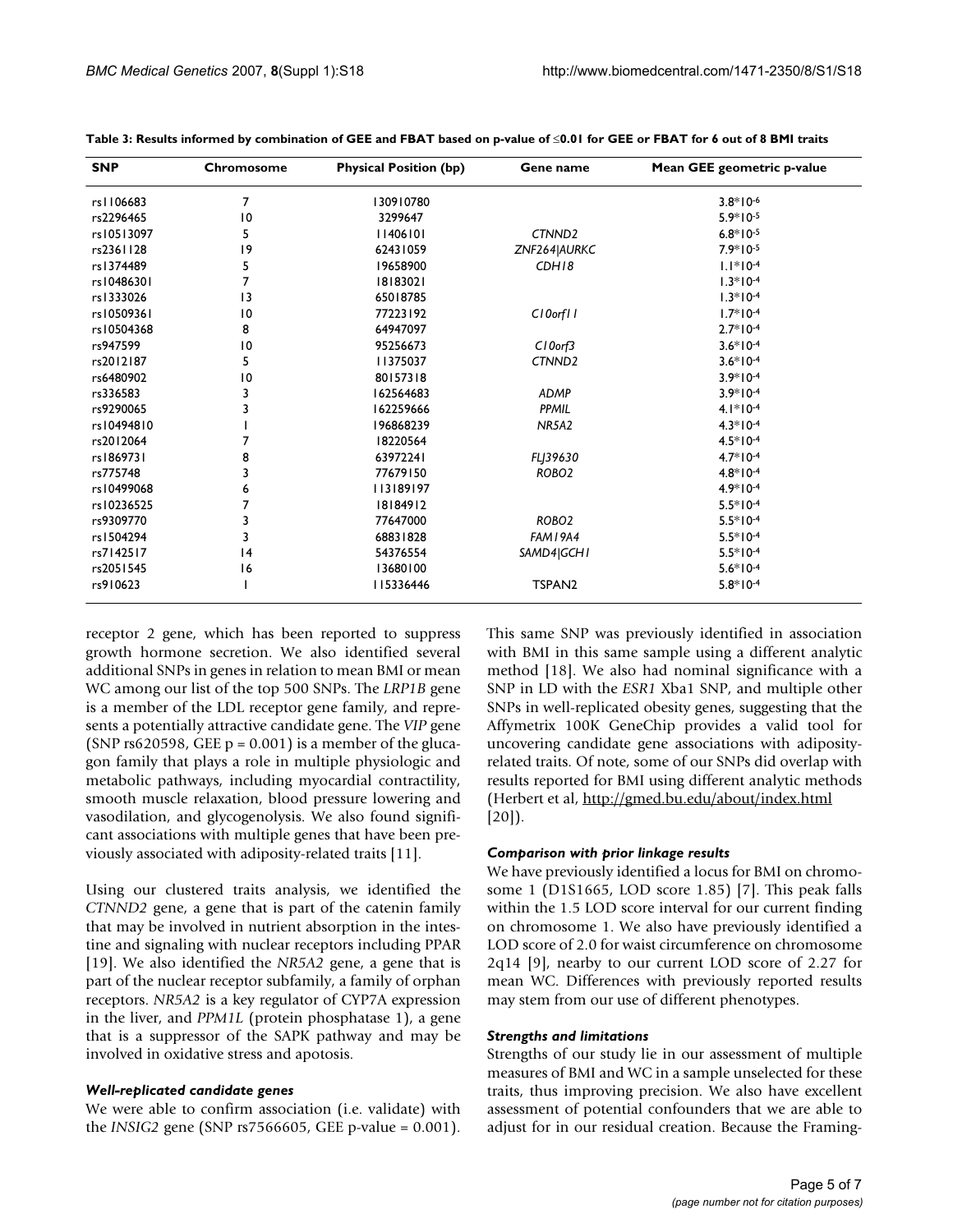**Table 4: (a) Comparison of mean BMI and mean WC Results with prior literature for SNPs that are either present in the 100K or in LD with a SNP in the 100K; (b) Associations of mean BMI and mean WC with all SNPs in or near genes (up to 200 kb away) for 5 wellreplicated genes in the published literature (INSIG, PPARG, ADIPOQ, ESR1, LEP)\* with a p-value < 0.05 in either FBAT or GEE\*\***

|                    |                         |                 |                                   |                                     |          |                | Mean BMI p-value |            | Mean WC p-value |            |
|--------------------|-------------------------|-----------------|-----------------------------------|-------------------------------------|----------|----------------|------------------|------------|-----------------|------------|
| Gene               | Candidate<br><b>SNP</b> | <b>100K SNP</b> | Location<br>Candidate<br>SNP (bp) | Location<br><b>100K SNP</b><br>(bp) | D. prime | r <sup>2</sup> | <b>FBAT</b>      | <b>GEE</b> | <b>FBAT</b>     | <b>GEE</b> |
| INSIG <sub>2</sub> | rs7566605               | Rs7566605       | 118552255                         | 118552255                           |          |                | 0.449            | 0.001      | 0.975           | 0.480      |
| ESRI-Xbal          | rs9340799               | rs3853250       | 152255495                         | 152252014                           |          | 0.62           | 0.047            | 0.350      | 0.980           | 0.105      |
|                    | rs9340799               | rs3853251       | 152255495                         | 152252870                           |          | 0.96           | 0.309            | 0.963      | 0.333           | 0.336      |
| LEP                | rs1349419               | rs10487506      | 127471164                         | 127472106                           |          | 0.69           | 0.422            | 0.583      | 0.788           | 0.848      |
|                    | rs12535747              | rs10487505      | 127472286                         | 127454114                           | 0.83     | 0.34           | 0.188            | 0.286      | 0.420           | 0.975      |
|                    | rs12535747              | rs10487506      | 127472286                         | 127472106                           |          | 0.48           | 0.422            | 0.583      | 0.788           | 0.848      |
| <b>PPARG</b>       | rs1801282               | rs1801282       | 12368125                          | 12368125                            |          |                | 0.556            | 0.178      | 0.290           | 0.406      |

4b. Associations of mean BMI and mean WC with all SNPs in or near genes (up to 200 kb away) for 5 well-replicated genes in the published literature<br>(INSIG, PPARG, ADIPOQ, ESR I, LEP)\* with a p-value < 0.05 in either FBAT o

|               |            |                                            | Mean BMI p-value |            |             | Mean WC p-value |
|---------------|------------|--------------------------------------------|------------------|------------|-------------|-----------------|
| Gene          | <b>SNP</b> | <b>Physical</b><br><b>Position</b><br>(bp) | <b>FBAT</b>      | <b>GEE</b> | <b>FBAT</b> | <b>GEE</b>      |
| <b>INSIG</b>  | rs9284719  | 118395025                                  | 0.148            | 0.035      | 0.510       | 0.925           |
|               | rs3771942  | 18425080                                   | 0.766            | 0.005      | 0.812       | 0.984           |
|               | rs10490628 | 18446520                                   | 0.464            | 0.021      | 0.765       | 0.238           |
|               | rs7566605  | 118552255                                  | 0.449            | 0.001      | 0.975       | 0.480           |
| PPARG         | rs2938392  | 12409608                                   | 0.158            | 0.003      | 0.644       | 0.244           |
|               | rs709157   | 12437024                                   | 0.602            | 0.106      | 0.091       | 0.023           |
|               | rs10510422 | 12505413                                   | 0.806            | 0.546      | 0.044       | 0.720           |
|               | rs10510423 | 12526881                                   | 0.986            | 0.753      | 0.038       | 0.787           |
|               | rs2454431  | 12558068                                   | 0.806            | 0.034      | 0.268       | 0.882           |
|               | rs963163   | 12632067                                   | 0.997            | 0.047      | 0.749       | 0.036           |
| <b>ADIPOQ</b> | rs1042464  | 187878274                                  | 0.962            | 0.231      | 0.024       | 0.722           |
| <b>ESRI</b>   | rs851982   | 152117099                                  | 0.880            | 0.538      | 0.119       | 0.043           |
|               | rs10484922 | 152224431                                  | 0.318            | 0.012      | 0.067       | 0.528           |
|               | rs3853250  | 152252014                                  | 0.047            | 0.350      | 0.980       | 0.105           |
|               | rs3778099  | 152510689                                  | 0.033            | 0.367      | 0.513       | 0.689           |
|               | rs9322361  | 152551257                                  | 0.020            | 0.096      | 0.122       | 0.522           |

\*No SNPs in the *LEP* gene had a p-value < 0.05 \*\*The following number of SNPs were evaluated in the *INSIG*, *PPARG*, *ADIPOQ*, *ESR1*, and *LEP* genes: 19, 28, 16, 37, 4

ham Heart Study has measured multiple traits, we are able to examine trait clustering, which may be more likely to identify SNPs in coding regions. Limitations exist as well. Our sample is neither ethnically diverse nor nationally representative, and it is uncertain how our results would apply to other ethnic groups. However, in genetics studies, sample homogeneity is beneficial in order to reduce population stratification. Further, none of these results reached genome-wide significance; please see the Overview [12] for details regarding this threshold. These results should be considered preliminary, and are likely to contain false negatives and false positives. Therefore, replication in independent samples is critical. For limitations

pertaining to our genotyping or statistical methods, including multiple testing, please see the Overview [12].

#### **Conclusion**

Adiposity-related traits are associated with SNPs on the Affymetrix 100K SNP GeneChip. Further work to replicate some of these SNPs in other samples is necessary. These data will serve as a resource for replication as more genes become identified with BMI and WC.

#### **Abbreviations**

BMI = body mass index; CVD = cardiovascular disease; FBAT = Family Based Association Test; GEE = Generalized